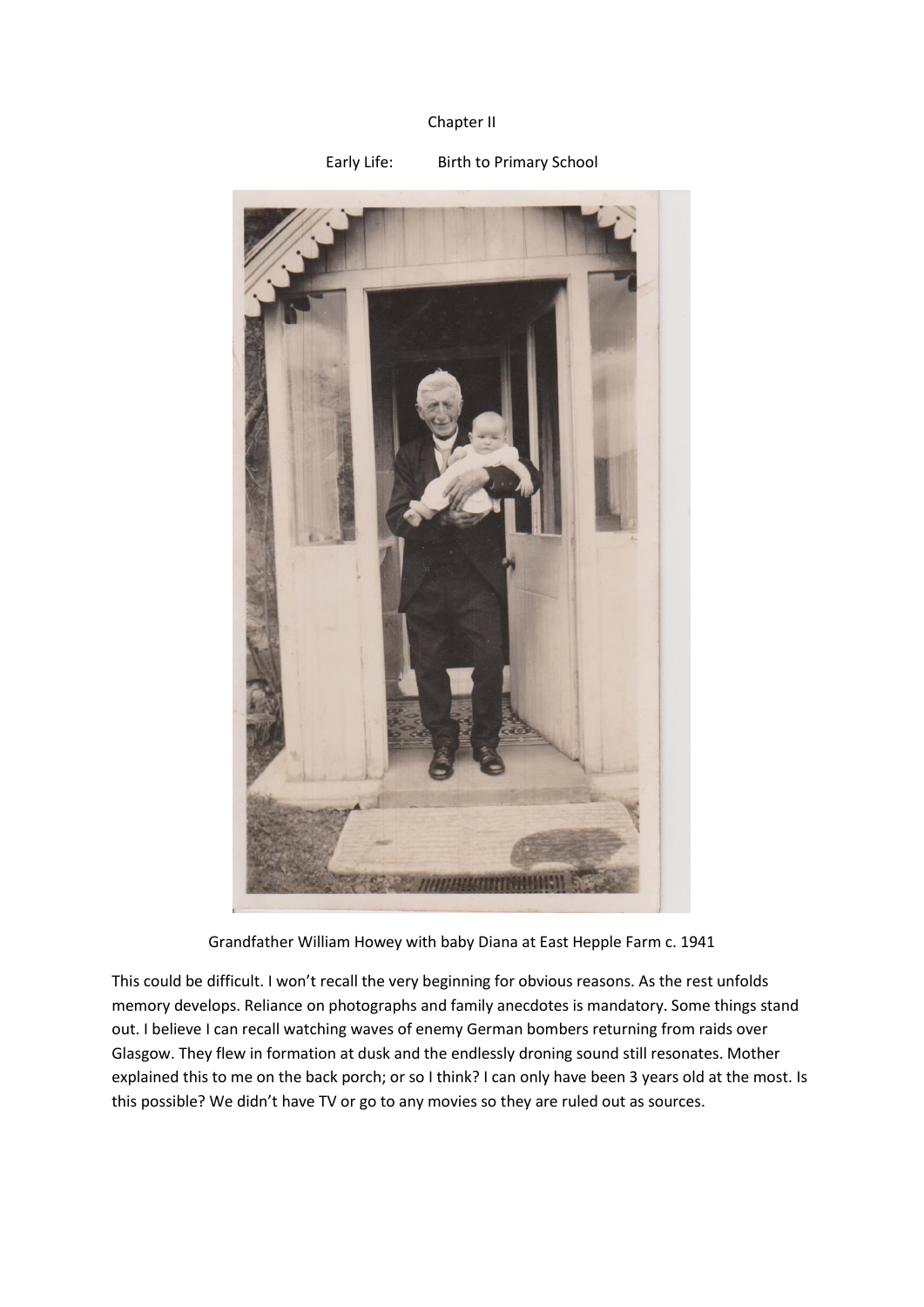

William Patrick Howey Diana Howey 1943

Life growing up on the farm in a small rural village or remote hamlet would be viewed by many as idyllic. I know my sister Diana subscribed to this view. I am vaguely aware of a sense of isolation from the rest of the country and even the world. I may be overstating this opinion? Compared with many children from working families we were privileged. In strict order of precedence in caste conscious England we were nearer the bottom. However to be polemical would be churlish. We had access to fishing, ferreting, shooting, hunting with dogs, rabbiting, exploring, tree climbing, riding ponies, swimming in summer, tobogganing in winter, bird nesting in spring, gathering birds' eggs, climbing, go-karting and almost any other outdoor pursuit beloved of small boys.

Collecting conkers (chestnuts), making bows and arrows which worked, stealing apples, playing in the hay stacks, helping on the farm and tree houses were on any agenda. Collecting eggs and feeding chickens were a happy learning experience. Hatching of baby chickens, ducklings and turkeys were a source of wonder. We had to be constrained from providing too much assistance to the premature emergence of the hatchlings by breaking egg shells. Chopping turnips in winter to feed the housed dairy cows was quite fun although requiring a lot of energy. We loved delivering coal with Mr Charlie Beattie around the district in his coal lorry as well as being a nuisance at the garage. It was fun in the carpenters shop to watch Mr Rogerson at work. We looked forward to the many deliveries by butchers, bakers, fishmongers, Dick the Pedlar, clothing outfitters as well as the twice daily postal delivery by bicycle from Thropton. The blacksmith's and farriers forge was a treat at least two days a week; the smells were special. A visit to the Post Office was eagerly anticipated as well as Mrs Beattie's sweet shop. We overdosed once a week on sugar when we had enough coupons.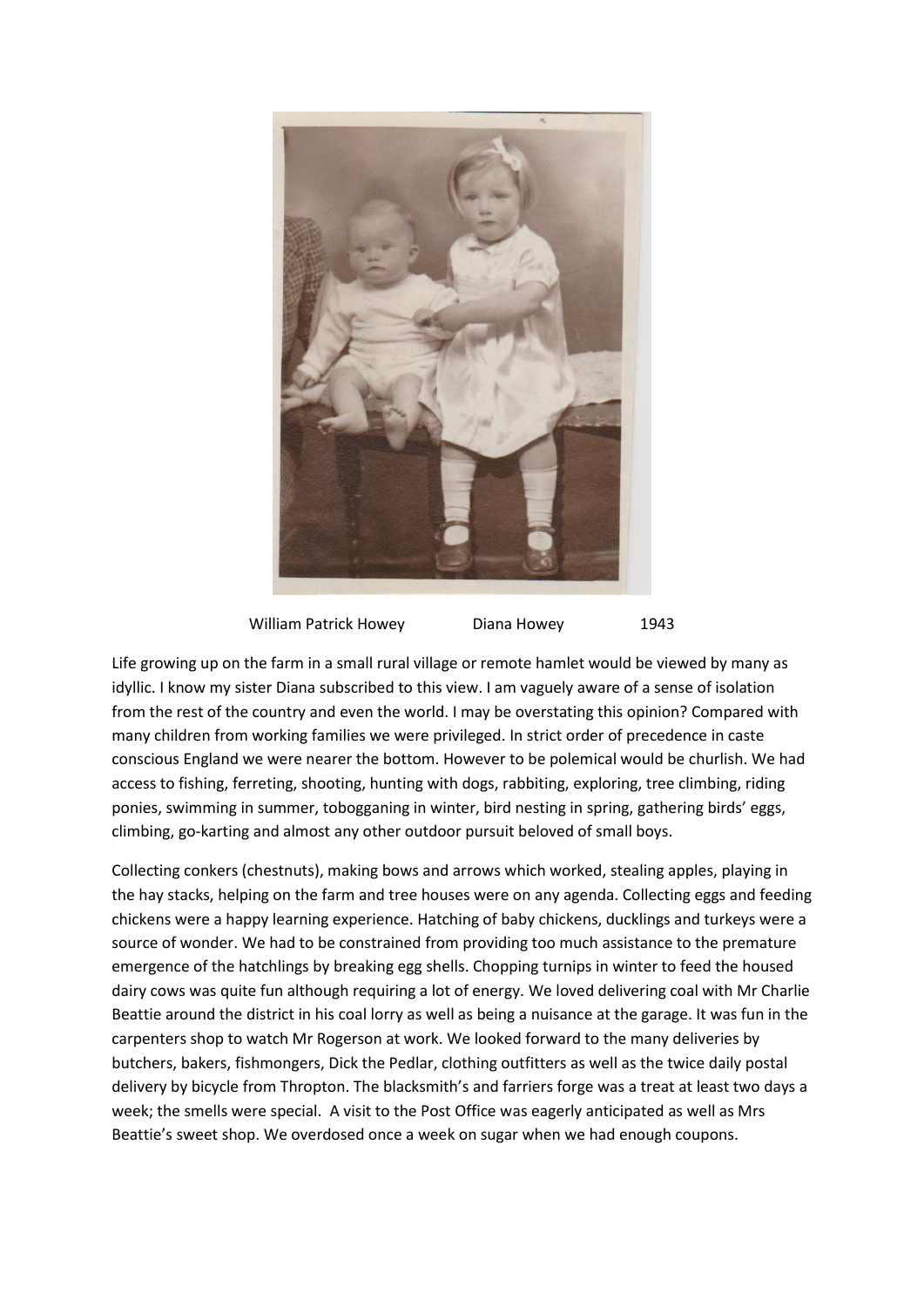Most of our activity was outdoors whenever weather permitted; and even when it didn't. There were very good reasons for this. Firstly it was all available out there somewhere. How lucky were we? Also there was no electric light or any other power source. The only cold water running tap was outside. Battery torches were essential especially during the long winter months. Other light sources were kerosene fuelled pressure Tilley Lamps or Hurricane Lamps which were especially designed for out-of-doors even in severe weather. They could be dangerous in tiny young hands however.



Diana & William dressed for action c. 1946

Once a year treats were felling rabbits at the corn (oats) harvesting and the annual threshing of the oats. Hay making and hay carting were fun if we didn't have to work too hard which came later. Sheep clipping (shearing) and dipping were also a once-a-year indulgence with a lot of social activity included. Early education included visits to sheep and cattle marts where we were very easily bored. Dad always availed himself of the opportunity for social extension in the nearest available favourite pub. There were many strategically placed throughout Northumberland! Point-to-point races and local agricultural shows were on any bucket list every year. We had to endure show jumping which my mother loved. The biggest treats were Sunday drives and trips to Sea Houses in summer. An open boat excursion to the sea-bird rich Farne Islands was the apogee. Dad usually managed to fit in his favourite social relaxation. He always knew where and when to find a public house. I think he timed his run to accommodate opening hours?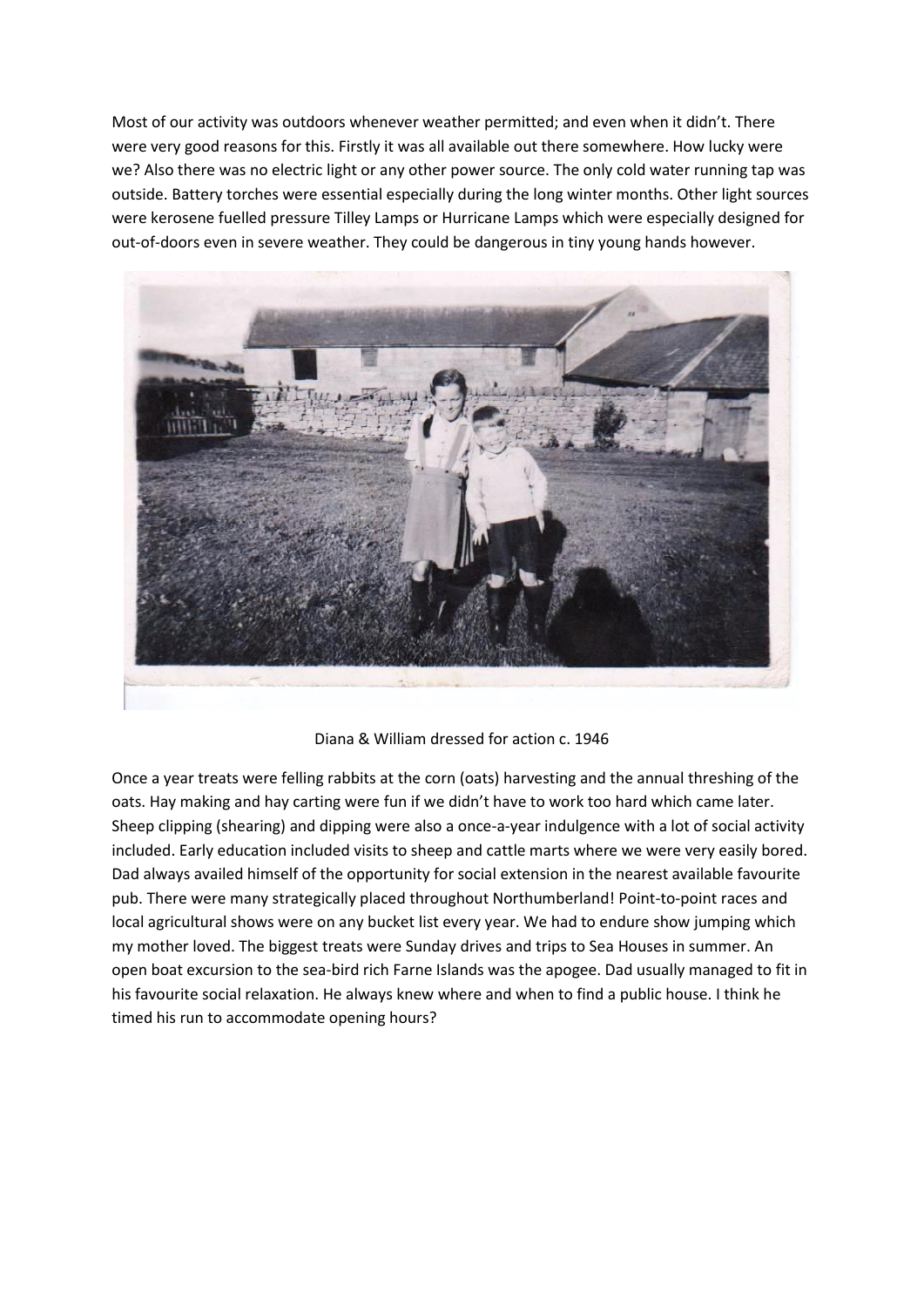

'The Three Musketeers' of Hepple

William Howey **George Rogerson** Thomas Foggon

This photograph was taken by Mr Wilson the Butcher from Rothbury

It is difficult to come up with a negative at this time and distance? It could be for me the increasingly fractured relationship between Mum and Dad? Dad spent a lot of time on social excursions (pubs) and committees which Mum resented. This led to thinly disguised and vocal, even violent domestic rows which I recall with great distaste. Dad could be brutal at times. He had a foul temper. My younger brother Johnny bore the brunt of this. He was less compliant to discipline than either Diana or I. I carried the burden of reflected guilt with me for the rest of my life. I still have nightmares. In this politically correct enlightened new world I believe both my parents might have been culpable of child abuse? I'll leave it there.

I was also terrified in the dark which has lessened only slightly with age. I was too afraid to even pass the churchyard or venture into the farm buildings. I regarded it as weakness and something I should shoulder and overcome. I never ever have. These things in my early memory bank conspired against me in spiralling towards 'darkness visible' during my later life. I deal with this later.